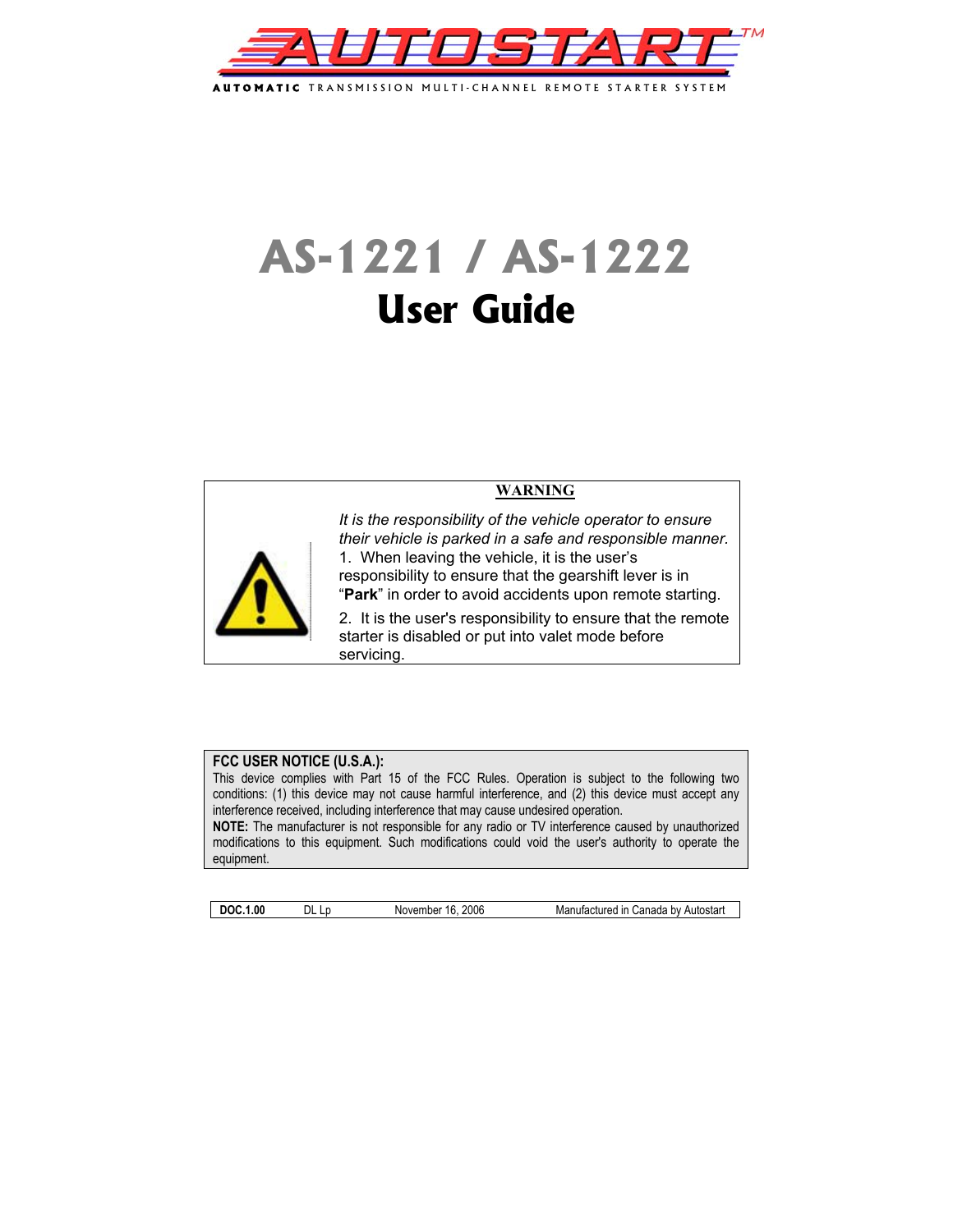# Table of contents

|                                          | Advanced Features: Installation-programmable   |  |
|------------------------------------------|------------------------------------------------|--|
|                                          |                                                |  |
|                                          |                                                |  |
| Windshield Wipers, Radio and Headlights2 |                                                |  |
| Remote-starting Your Vehicle 3           | Ignition-controlled Door Locks Option 5        |  |
|                                          |                                                |  |
|                                          |                                                |  |
|                                          |                                                |  |
|                                          |                                                |  |
|                                          | Troubleshooting Poor Transmitting Range Issues |  |
|                                          |                                                |  |
|                                          |                                                |  |

# Introduction

\_\_\_\_\_\_\_\_\_\_\_\_\_\_\_\_\_\_\_\_\_\_\_\_\_\_\_\_\_\_ This Module is a state-of-the-art remote car starter system. With many advanced function, this product will satisfy any one of the user's expectations from high-end commodity systems, without neglecting the standard features commonly offered by entry-level starters.

# Please note:

Button Ι is for **START** (by default). Button ΙΙ is for **STOP** (by default). Buttons Ι & ΙΙ (together) is for the **TRUNK** release function. **The LED is NOT included in this model. The valet button is optional.** 

# Vehicle Presets

#### **Heater and Heated Seat**

When leaving the vehicle it is recommended to preset the accessory controls in preparation for the next remote start. Settings for the blower motor (fan), front and rear, as well as heated seats (if equipped) should not be left on **HIGH.** It is recommended to leave the settings on **LOW** or **MEDIUM** instead.

# **Windshield Wipers, Radio and Headlights**

Certain vehicles require the radio and / or windshield wiper and / or headlight circuits to become energized while running under remote start. When leaving the vehicle you must ensure that the windshield wiper and headlight switches are **OFF**. Leaving the headlight switch on on certain types of vehicles could cause them to remain on even after the remote starter shuts down, resulting in a dead battery.



**P. 2** User Guide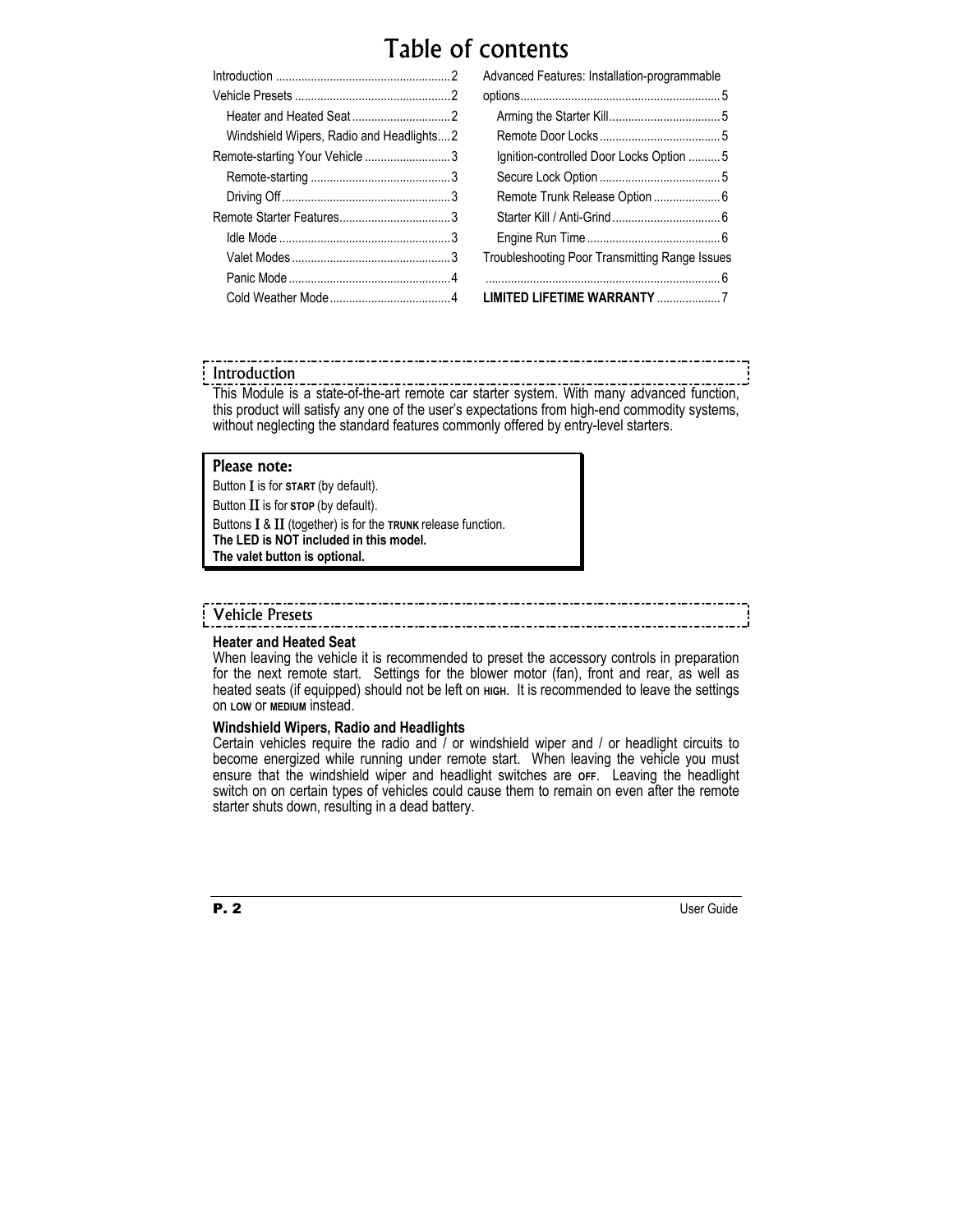| <b>Remote-starting Your Vehicle</b> |  |
|-------------------------------------|--|

# **Remote-starting**

Press the Ι button for approx. 1 second. The parking lights will come on, informing you that the unit has received your signal. Approx. 5 seconds later, the engine will start. The parking lights will remain on during the pre-programmed run time.

If the vehicle doesn't start the first time, the system will shut down, wait a few seconds, and try to start the engine again. It will try to start the engine 3 times before giving up.

#### **Driving Off**

Enter the vehicle and do the following:

- Turn the ignition key to the **IGNITION ON (RUN)** position.<br>• Press the brakes to disengage the remote starter un
- Press the brakes to disengage the remote starter unit.

You are now ready to drive off.

**Note:** Press button Ι to **DISARM** the module and to **UNLOCK** the doors (if button Ι is programmed as **LOCK** or **UNLOCK** button).

**Caution:** do **not** turn the key to the **CRANK** position with the engine running. This will cause the starter motor to re-engage, unless your vehicle is equipped with the Start Kill / Anti-Grind Feature (Optional).

Remote Starter Features

#### **Idle Mode**

This feature allows the user to engage the remote starter to take over the vehicle while it is already running with the key in the *IGNITION* switch. The vehicle will keep running for the preprogrammed run time, or until it is shut down by remote.

**Caution:** Do not leave children or pets unattended in a car running in Idle Mode.

#### **To activate Idle Mode:**

To enable Idle Mode, press and hold button I on your remote transmitter while the engine is running.

**Note:** When enabling Idle Mode, pressing button Ι will automatically unlock the doors (if button Ι is programmed as **LOCK** or **UNLOCK** button.)

The parking lights will come on. Remove the key, exit the vehicle and lock the doors (if desired). The engine will continue running and will turn itself **OFF** when the pre-programmed run time expires.

# **Valet Modes**

Ignition Valet

The system can be placed in Valet Mode to disable the remote starting capabilities. If the vehicle needs to be serviced, or if you park it indoors, Valet Mode will prevent the engine from being accidentally started by remote control.

# **To ENTER Valet Mode**

- 1. With the key in the Ignition switch, turn the key to the on (RUN/IGNITION) and then oFF positions 5 times within 10 seconds.
- 2. The Parking Light will flash 3 times indicating the Module is now in Valet Mode. The LED will turn on solid.

User Guide **P. 3**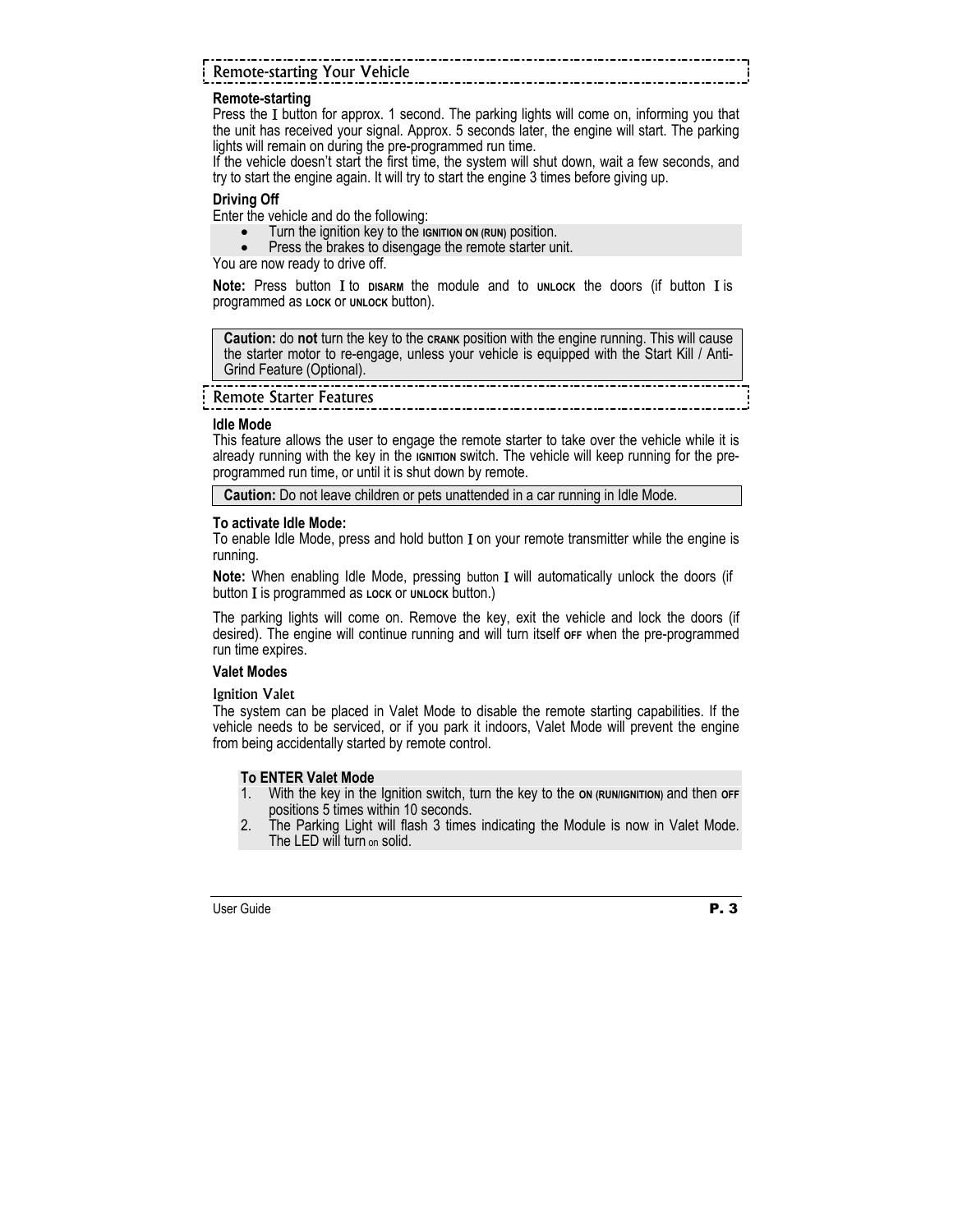# **To EXIT Valet Mode**

- 1. With the key in the Ignition switch, turn the key to the **ON (RUN/IGNITION)** and then **OFF**  positions 5 times within 10 seconds.
- 2. The Parking Light will flash twice indicating the Module is now out of Valet Mode. The LED will turn **OFF**.

#### Valet Mode Using the Valet Button

*(Available only of the plug-in Valet switch is installed)* 

# **To put the system** *into* **Valet Mode:**

- 1. Turn the key to the **IGNITION ON (RUN)** position.<br>2. Press (for at least 1 second) and release t
- Press (for at least 1 second) and release the Valet Button. The parking lights will flash 3 times and then turn the key to **IGNITION OFF** position. The L.E.D. will come on.

# **To take the system** *out of* **Valet Mode:**

- 1. Turn the key to the **IGNITION ON (RUN)** position.<br>2. Press (for at least 1 second) and release t
- Press (for at least 1 second) and release the Valet Button. The parking lights will flash twice and the L.E.D. will go **OUT**.

The Valet button can only be used if the vehicle keys are in the **IGNITION** ON (RUN) position.

# **Panic Mode**

| Note: | Panic mode can only be activated if the horn has been adequately configured |
|-------|-----------------------------------------------------------------------------|
|       | by your installer and if button I is programmed as LOCK OF UNLOCK button.   |

In an emergency situation, you can activate panic mode using the I button. This will:

- shut down the engine,
- disarm the Starter Kill and
- unlock the doors (with the I button)
- activate the horn for 25 sec.
- or lock the doors (with the I button),

**Note:** See the description of the starter kill option later in this Guide.

### **To activate panic mode:**

- Press and hold the I, button for approximately 3 sec. until the sound signal starts and the parking lights flash: this will unlock the doors before the sound signal starts.
- **Or** press and hold the Ι, button for approximately 3 seconds until the sound signal starts and the parking lights flash: this will lock the doors before the sound signal starts.

Panic Mode will automatically shut down after 25 sec.

**Note:** To stop panic mode before the end of its delay, press the Ι button until the sound signal stops.

#### **Cold Weather Mode**

When Cold Weather Mode is active, the engine starts every 2 hours and runs for 3 minutes (or for 20 minutes with Diesel engines); the routine goes on for a period of 24 hours.

#### **To** *enter* **Cold Weather Mode:**

Press and hold button II until the parking lights flash 3 times.

#### **To** *exit* **Cold Weather Mode, do any one of the following:**

- Open the hood.
- Start the engine using the remote control.
- Turn the ignition key to the **IGNITION ON (RUN)** position.
- Press and hold button ΙΙ for 3 seconds (until the parking Lights flash once)
- Set the vehicle to Valet Mode.



**P. 4** User Guide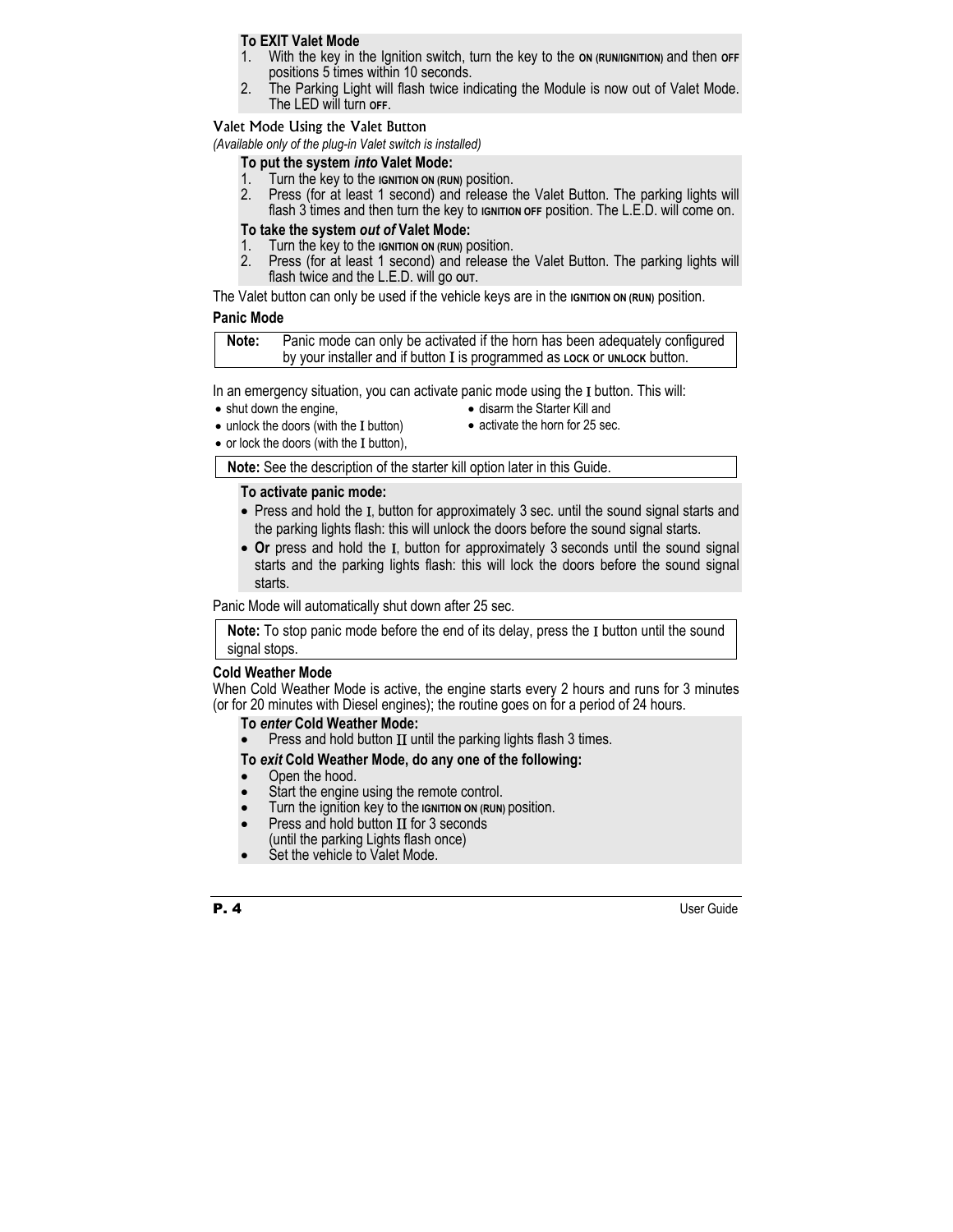Advanced Features: Installation-programmable options

The system was designed with flexibility and OEM integration in mind. With its programmable options, this unit can control nearly any electrical system in your vehicle.

**Note:** The programming of these features should be left to a professional. Changing any one of the settings may adversely affect the operation the Module.

#### **Arming the Starter Kill**

**Note:** Can only be activated if button Ι is programmed as **LOCK** or **UNLOCK** button.

If installed, the Starter Kill can be programmed to arm in Active Mode (will not arm automatically) or in Passive Mode (will arm automatically).

- To **disarm** the Starter Kill in Active or Passive Mode, press button Ι on the transmitter. The parking lights will flash twice. (If Remote Door Locks were installed, this will also unlock the doors.) In Passive Mode, the system will automatically rearm 1 or 3 minutes after the doors were unlocked.
- To **arm** the Starter Kill in Active or Passive Mode, press and hold button Ι on the transmitter. The parking lights will flash once. (If Remote Door Locks were installed, this will also lock the doors). In Passive Mode, the system will automatically arm 1 or 3 minutes after the engine is shut down.

Remote Door Locks

**Note:** Can only be activated if button Ι is programmed as **LOCK** or **UNLOCK** button.

If your system was installed with the Remote Door Locks option, you will have the convenience of remote keyless entry.

# **To LOCK your doors and ARM the Starter Kill:**

- 
- 1. Press and hold button Ι for approx. 1 sec. 2. The parking lights will flash once and the L.E.D. will flash slowly to confirm that the doors have been locked and that the Starter Kill feature is enabled if it was installed.

### **To UNLOCK your doors and DISARM the Starter Kill:**

- 1. Press and hold button Ι for approx. 1 sec.
- 2. The parking lights will flash twice and the L.E.D. will go out to confirm that the doors have been unlocked and that the Starter Kill feature is disarmed if it was installed.

**Note:** If installed and configured in Passive Mode at installation, the Starter Kill feature will rearm automatically 60 seconds after the doors are unlocked. For that reason, you may have to unlock your doors a second time if some time elapses before you actually start the engine.

# **Ignition-controlled Door Locks Option**

This is an added security feature. If your system was installed with the Ignition-controlled Door Locks option, the doors will automatically be locked as soon as the user presses the brakes while the ignition key is in the **IGNITION ON (RUN)** position.

When the key is turned to the Ignition or Fposition, the doors will automatically be unlocked. (Only available if remote Door Lock Option is installed)

#### **Secure Lock Option**

Before it can remote-start your vehicle, the module must first disarm the factory security system.

The Secure Lock feature may be required on certain vehicle models with factory security systems that automatically unlock the doors when the security system is disarmed.

User Guide **P. 5**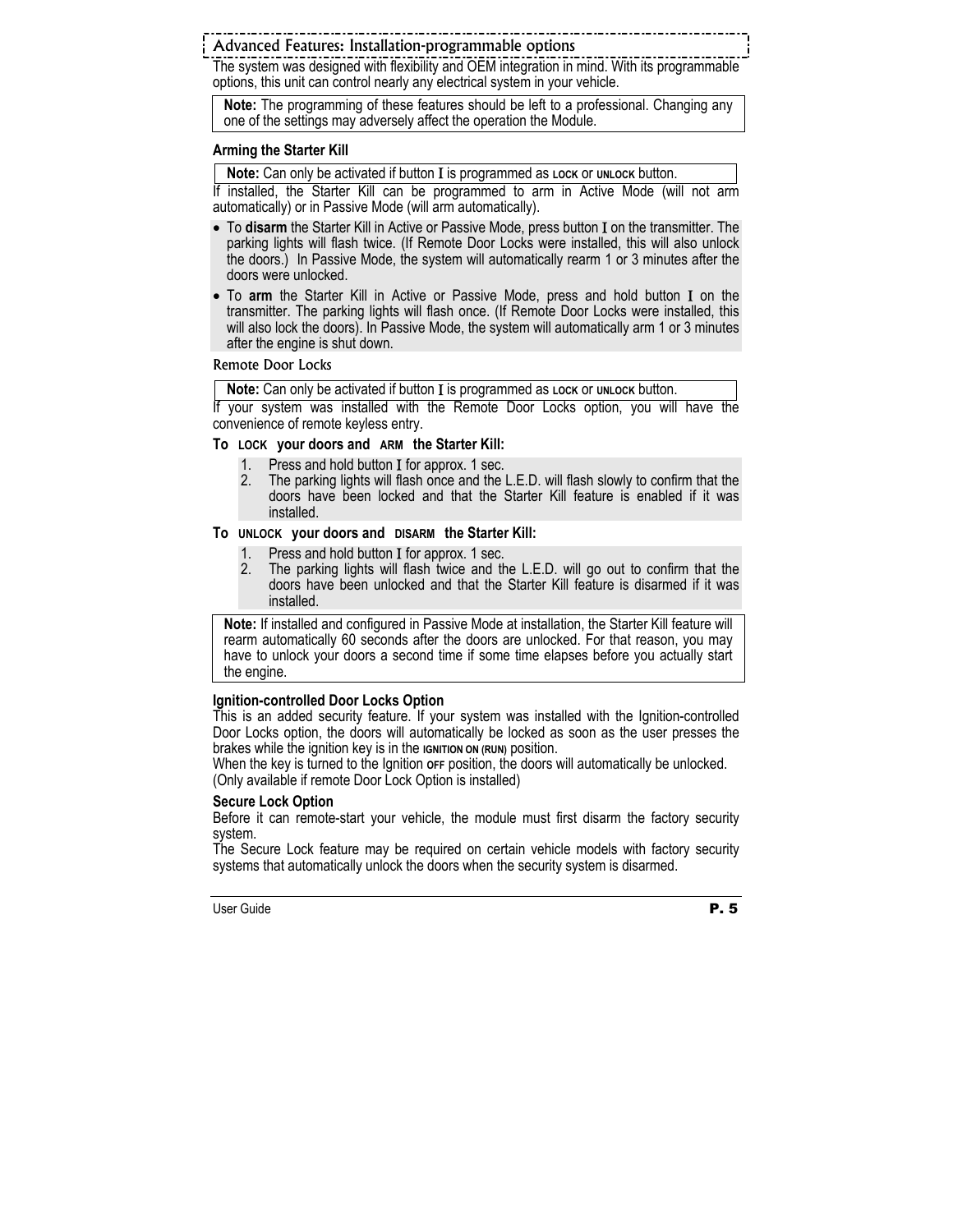To keep your vehicle protected when the factory security system is disarmed for a remote start, Secure Lock will relock your doors as soon as the vehicle has started. Once the engine run cycle ends, Secure Lock will rearm your factory security system.

#### **Remote Trunk Release Option**

If your system was installed with the remote trunk release, you can open your trunk by pressing buttons  $I \& II$  simultaneously on the remote transmitter. Vehicles must have an electric trunk switch or a remote trunk button on the vehicle's OEM transmitter for this option to be compatible with the module.

### **Starter Kill / Anti-Grind**

This added security feature will immobilize your vehicle when the system is armed (LOCKED). If your Module was installed with the Starter Kill option, you will not be able to start your vehicle with the key unless the system has been disarmed first (UNLOCKED).

The Starter Kill option can be programmed to be **ACTIVE** (will not arm automatically) or **PASSIVE** (will arm automatically). In **PASSIVE** Mode, your installer can program it to arm automatically in 1 minute. Note that in Mode 1- Function 3- Option 3, pressing button Ι will always give an Unlock pulse during 1minute passive arming timeout.

Once the vehicle has been remote started, the Anti-Grind feature prevents the starter motor from re-engaging when the ignition key is accidentally turned to the **CRANK** position.

**Note:** Automobile insurance companies sometimes offer a rebate for vehicles with a passive starter kill device.

#### **Engine Run Time**

If you have a gas engine, your system can be programmed to run the engine for 3, 15, or 25 minutes (15 minutes by default). If you have a diesel engine, it can be programmed to run the engine for 8, 20, or 30 minutes).

# Troubleshooting Poor Transmitting Range Issues

Many factors may affect the operating range of the transmitter. Some of these are:

- The condition of the battery in the transmitter.
- The operating environment (for example: downtown radio-frequency noise, airports, cellular phone towers…)
- Metal: any type of metal will affect operating range. This includes the metal in the car.
- The shape of the vehicle can affect range as well; vans in general have an especially poor range.
- The shape of the roof and A-pillars brings about considerable radio-frequency deflection (in this case the signal from the remote control). As a result, the direction in which the vehicle is facing in relation to the remote control can affect the range. Straight on – standing in front of the vehicle – generally gives you the greatest range; the second best performance is from the back. Using the remote control from either side of the vehicle will usually give the lowest range.
- The range will be significantly lower in a crowded parking lot than in open space.
- Always hold the transmitter high, approximately at shoulder height. Holding the transmitter against your chin will also increase your range: your head acts as an antenna.
- The operating range will be somewhat lower on vehicles equipped with an aftermarket or factory alarm.
- Windows and windshields tinted with lead or metallic tints will decrease the operating range.

P. 6 User Guide Communications and the User Guide Communications of the User Guide Communications of the User Guide